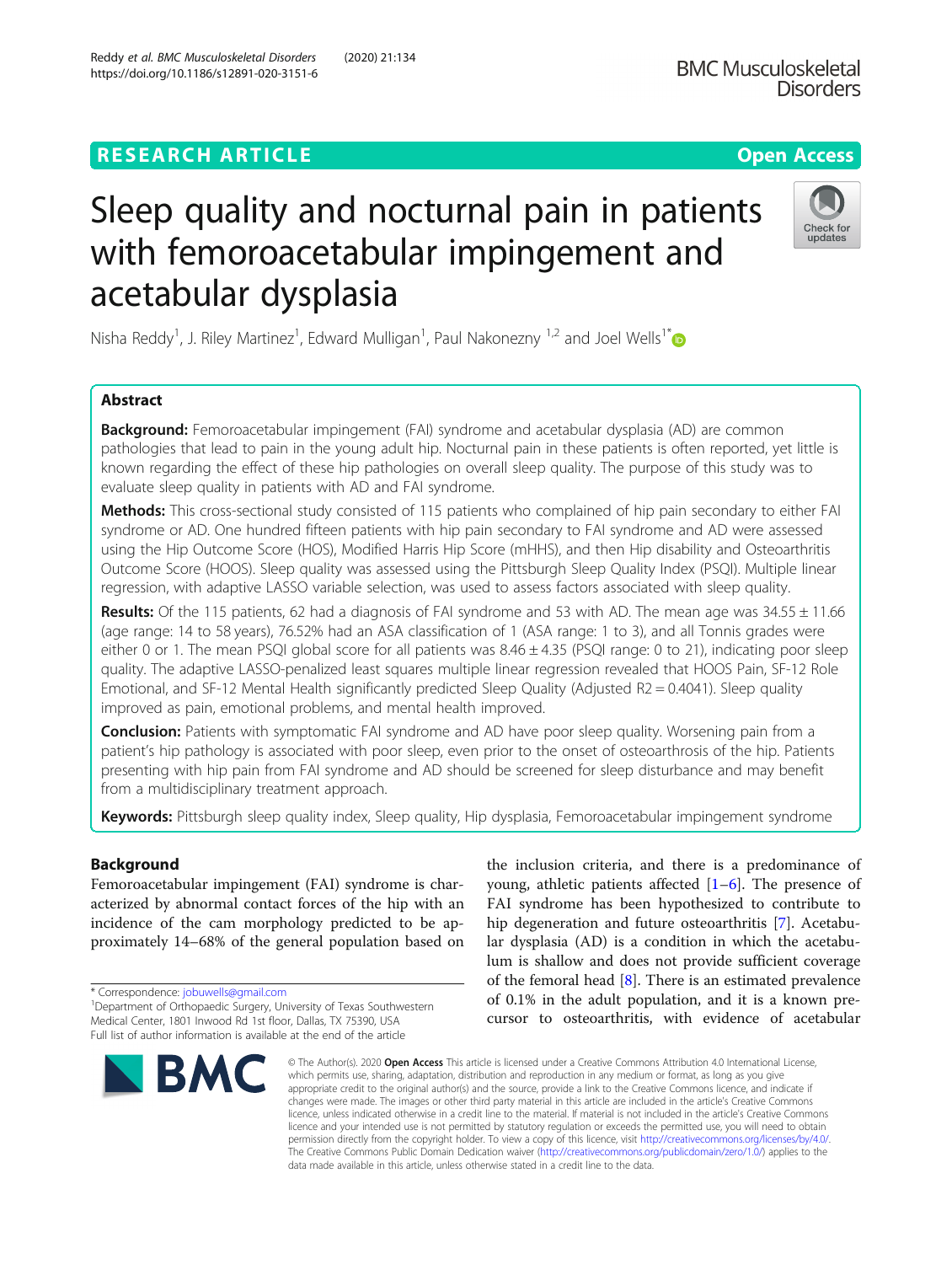dysplasia in 20–40% of patients with osteoarthritis of the hip  $[9-11]$  $[9-11]$  $[9-11]$  $[9-11]$ . Both hip pathologies are associated with hip pain, decreased quality of life, and morbidity in an oftenyoung active population [\[12,](#page-6-0) [13](#page-6-0)]. Nocturnal pain and poor sleep are often reported, but little is known on the variables that predict sleep disturbance in these patients.

Nocturnal pain has been shown to affect sleep quality, although there is limited evidence of such effects in FAI syndrome and AD. Effects of other musculoskeletal pathologies on sleep quality have been thoroughly studied. A recent study conducted by Khazzam et al. has shown a significant relationship between sleep disturbance and shoulder pain  $[14]$  $[14]$ . A study conducted by Tang et al. showed 53% of patients with chronic back pain reported sleep disturbances consistent with clinical insomnia [\[15](#page-6-0)]. Decreases in sleep quality have been linked to overall decreases in quality of life, increases in rates of depression and anxiety, and many metabolic disturbances such as diabetes and obesity [\[16](#page-6-0)–[18\]](#page-6-0). Long-term impacts of poor sleep quality have shown to have a particularly negative outcome in young, healthy patients [[16\]](#page-6-0). Given the prevalence of these two hip diagnoses in the young adult population, sleep is an especially important factor to be considered because of the significant impact on health and quality of life.

The purpose of this study was to assess how hip pain from FAI syndrome and AD, as well as other patient factors, in a young adult population with symptomatic hip pain affect self-reported sleep quality. We hypothesize that patients with symptomatic FAI syndrome and AD are susceptible to poor sleep quality.

#### Methods

#### Participants

We prospectively evaluated 115 patients presenting to a comprehensive orthopedic hip clinic in Dallas, USA with a chief complaint of hip pain, and who were diagnosed with either FAI syndrome  $(n = 62)$  or AD  $(n = 53)$ , at a single academic medical center between November 2016 and May 2017. Diagnoses were made by clinical and radiologic evaluation by the treating orthopaedic surgeon. FAI syndrome was diagnosed by clinical and radiographic evaluation [\[19](#page-6-0)]. Diagnosis of FAI syndrome was based on evidence of restricted range of motion and anterior impingement test in patients with radiographic evidence of alpha angle greater than 55 or lateral center edge angle greater than  $38 \, [1, 11, 20-22]$  $38 \, [1, 11, 20-22]$  $38 \, [1, 11, 20-22]$  $38 \, [1, 11, 20-22]$  $38 \, [1, 11, 20-22]$  $38 \, [1, 11, 20-22]$  $38 \, [1, 11, 20-22]$  $38 \, [1, 11, 20-22]$ . Patients that presented with hip pain and radiographic evidence of femoral head uncovering and a lateral center-edge angle less than 20 degrees were diagnosed with symptomatic AD [\[23](#page-6-0)–[28\]](#page-6-0). Patients with concurrent diagnoses, such as hip osteoarthritis or previous hip surgeries, were excluded from the study. A total of 106 patients were excluded on the basis of an osteoarthritis diagnosis. All

patients included in the study were pre-treatment and pre-surgical patients treated by the senior author, fellowship trained in hip preservation.

All 115 patients voluntarily completed a comprehensive set of IRB-approved questionnaires that assessed hip function, sleep quality, pain, and overall health. The sample size established was a convenience sample consisting of patients presenting to the clinic with the diagnoses in question. In particular, patients completed questionnaires that included the Hip disability and Osteoarthritis Outcome Score (HOOS), Hip Outcome Score (HOS) scale, Modified Harris Hip Score (mHHS) scale, UCLA Activity scale, International Hip Outcome Tool (iHOT), Visual Analogue Pain Scale (EQ-VAS), Short Form Health Survey (SF-12), and the Pittsburgh Sleep Quality Index (PSQI) [\[29](#page-6-0)–[36\]](#page-6-0).

#### Outcome measure

The primary outcome measure was sleep quality. Sleep quality was measured using the total score on the Pittsburgh Sleep Quality Index (PSQI) Scale [\[29\]](#page-6-0). The PSQI is a standardized measure of sleep quality. It consists of 19 self-reported questions regarding various aspects of sleep quality during the previous month from the time of assessment [\[29\]](#page-6-0). The final scores of the PSQI consist of seven component scores, with each component scored 0 (no sleep difficulty) to 3 (severe sleep difficulty). The seven PSQI component scores were summed to produce a total, or global, score that ranged from 0 to 21. Higher PSQI Total (global) Scores indicate worse sleep quality [\[29\]](#page-6-0).

#### Potential predictor variables

An initial pool of 39 characteristic variables was selected for analysis as potential predictors of Sleep Quality. The pool of potential predictors, which was selected a priori, included: Diagnosis group (FAI syndrome vs. AD), sex, age (years), BMI (kg/m<sup>2</sup>), ASA physical status classification system (ASA  $\perp$  ASA 4), Tonnis grade (grades 0–3), EQ-VAS (overall health state), patient function level (scored 0–100%, higher score indicated greater normal function level), International Hip Outcome Tool (iHOT) total score (measure of quality of life), Modified Harris Hip score (left and right hip), Hip outcome subscale scores (activity of daily living, sports), UCLA activity score, VAS pain level (averaged score), SF-12 subscale scores (general health, physical functioning, role functioning, bodily pain, vitality, role emotional, mental health, and social functioning; each of the SF12 subscales was scored so that a higher score indicated greater functioning), HOOS subscale scores (pain, symptoms, sports and recreational, quality of life, and activity of daily living). Each HOOS subscale score ranged from 0 to 100 and was scored so that a higher score indicated greater functioning. The following comorbidities were also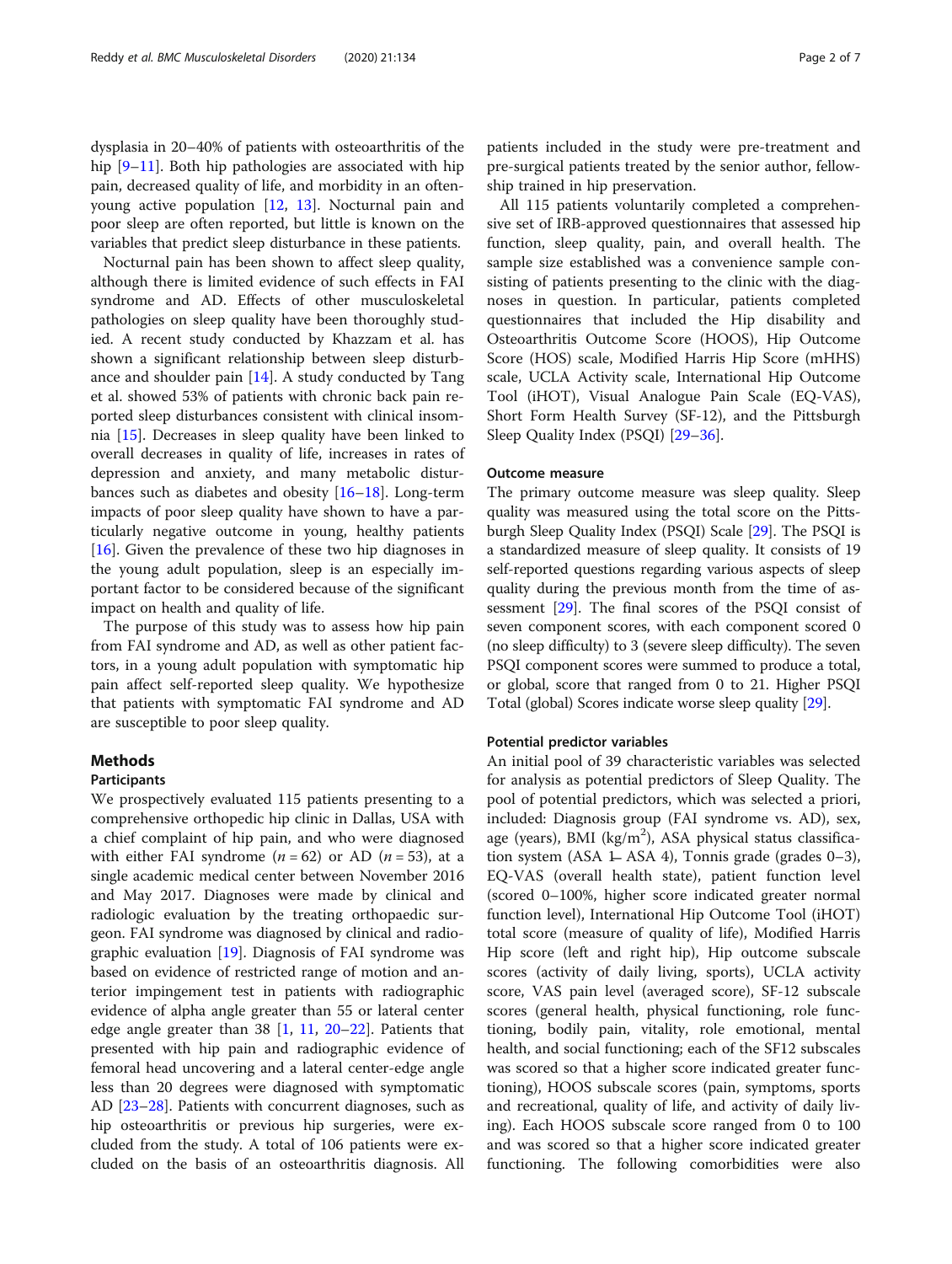assessed (yes/no) and included as potential predictors: current smoking status, heart disease, high blood pressure, lung disease, diabetes, ulcer or stomach disease, kidney disease, depression, obstructive sleep apnea, liver disease, and low back pain. Each of the potential predictors was patient self-reported and measured during the patients' most recent orthopaedic clinic visit.

#### Statistical analysis

Demographic and clinical characteristics for the sample of 115 patients were described using the sample mean and standard deviation for continuous variables and the frequency and percentage for categorical variables. To identify differences on these characteristics between those diagnosed with FAI syndrome vs. AD, we implemented the two-independent sample t-test with the Satterthwaite method for unequal variances (for continuous variables) and Fisher's exact test (for categorical variables).

Next, to utilize the maximum potential of the data, we followed the recommendations of Shomaker et al. and carried out both multiple imputation of missing data and the bootstrap [[37\]](#page-6-0). Starting with the initial pool of 39 variables, a filtering process was used to identify a subset of variables that seemed to contain predictive power. The process was implemented using the adaptive LASSO-penalized variable selection method, with the Shwarz Bayesian information criterion, in the context of a multiple linear regression model for the outcome of sleep quality that was based on 10,000 bootstrap samples [[38\]](#page-6-0). The goal of the adaptive LASSO-penalized linear regression was to select a parsimonious and well-fitting subset of potential predictors of sleep quality by performing simultaneous variable selection and parameter estimation. This is done by optimizing a penalized least squares criterion that expresses a balance between good fit and parsimony. Finally, the one-way ANCOVA was used to compare the two diagnosis groups (FAI syndrome vs. AD) on the measure of sleep quality, while controlling for age, sex, as well as the predictors that emerged from the adaptive LASSO-penalized regression. Least squares means (LSM) was estimated as part of the ANCOVA model. Cohen's d was calculated to estimate the effect size for the between-subjects group effect.

Statistical analyses were carried out using SAS software, version 9.4 (SAS Institute, Inc., Cary, NC, USA). The level of significance was set at  $\alpha = 0.05$  (two-tailed) and we implemented the False Discovery Rate (FDR) procedure, where applicable, to control false positives over the multiple tests.

#### Results

#### Participant characteristics

Of the total sample of 115 patients, 70.43% were female, the mean age was  $34.55 \pm 11.66$  years (age range = 14 to

58 years), 54% had a diagnosis of FAI syndrome  $(n = 62)$ , and 46% had a diagnosis of AD ( $n = 53$ ). Eighty-nine percent of the patients with a diagnosis of AD and 79% of FAI syndrome reported poor sleep quality (mean PSQI total:  $9.00 \pm 4.37$  and  $8.00 \pm 4.32$ ). The mean PSQI score of all patients was  $8.46 \pm 4.35$ , indicating an average poor sleep quality of the overall patients in the study. Mean scores for HOOS Pain, SF12 Role Emotional, and SF12 Mental Health were 64.02 ± 19.02, 47.37 ± 12.17, and 43.02 ± 11.68, respectively. Demographic and clinical characteristics of the patient cohort are shown in Table [1.](#page-3-0)

#### Orthopedic diagnosis and sleep quality

The one-way ANCOVA revealed no significant diagnosis group (FAI syndrome vs. AD) main effect on sleep quality (F = 0.01; df = 1108;  $p = 0.9315$ ), while controlling for age, sex, HOOS Pain, SF12 role emotional, and SF12 mental health. Although the pattern of the adjusted least squares means (LSM) revealed that PSQI Total (global) scores were not significantly different between the FAI and AD diagnosis groups (FAI LSM =  $8.4891$ , SE = 0.4562 vs. AD LSM = 8.4278, SE = 0.4978; Cohen's  $d =$ 0.0162), both diagnosis groups had global LSM PSQI scores above 5, indicating poor sleep quality.

#### Predictors of Sleep Quality

The subset of predictor variables that were selected from the multiple linear regression, with adaptive LASSO variable selection, for the outcome of sleep quality is reported in Table [2](#page-4-0) and Fig. [1.](#page-4-0)

We reported the averaged LASSO-penalized parameter estimates and standard deviation that were based on 10, 000 bootstrap samples of the multiple linear regression models along with the 95% bootstrap confidence interval. For the 95% CI that did not contain zero, the respective mean parameter estimate was statistically significant at alpha = 0.05 (two-tailed). As shown in Table [2,](#page-4-0) the adaptive LASSO-penalized least squares multiple linear regression revealed that HOOS Pain, SF12 Role Emotional, and SF12 Mental Health significantly predicted Sleep Quality (Adjusted  $\mathbb{R}^2$  = 0.4041). Sleep quality improved as pain, role emotional, and mental health improved. Of the selected predictor variables from the adaptive LASSO-penalized multiple linear regression model (Table [2\)](#page-4-0), the standardized parameter estimates revealed that HOOS Pain can be interpreted as having a greater magnitude of relative importance in the expected relationship with Sleep Quality (standardized beta =  $-0.3609$ ).

#### **Discussion**

The findings of this study showed 83% of patients presenting with FAI syndrome and AD reported poor sleep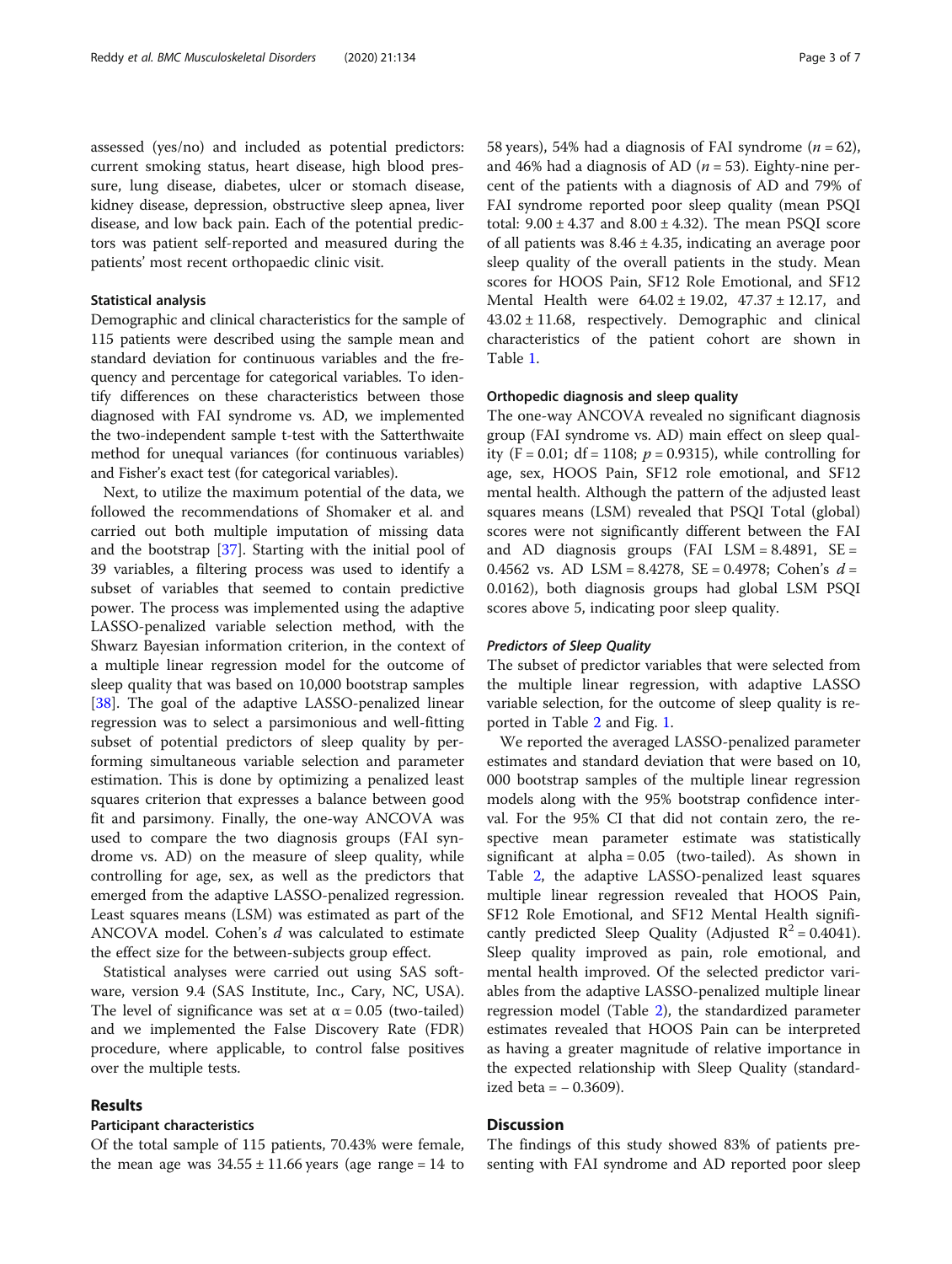<span id="page-3-0"></span>Table 1 Demographic and clinical characteristics of the overall sample and by hip diagnosis

| Characteristic                    | Overall Sample<br>Femoroacetabular Impingement<br>$(N = 115)$<br>$(n = 62)$ |                                | Acetabular Dysplasia<br>$(n = 53)$ | p-value (FDR) |  |
|-----------------------------------|-----------------------------------------------------------------------------|--------------------------------|------------------------------------|---------------|--|
| Patient Demographics              |                                                                             |                                |                                    |               |  |
| Age, years, M (SD)                | 34.55 (11.66)                                                               | 37.50 (11.70)                  | 31.11 (10.71)                      | 0.003(0.04)   |  |
| Female Gender, % (n)              | 70.43% (81)                                                                 | 59.68% (37)                    | 83.02% (44)                        | 0.007(0.04)   |  |
| Patient Factors                   |                                                                             |                                |                                    |               |  |
| BMI, $kg/m2$ , M (SD)             | 26.40 (5.23)                                                                | 26.43 (5.66)                   | 26.37 (4.74)                       | 0.95(0.99)    |  |
| Tonnis Grade 0, % (n)             | 53.04% (61)                                                                 | 53.23% (33)                    | 52.83% (28)                        | 0.99(0.99)    |  |
| Tonnis Grade 1, % (n)             | 46.96% (54)                                                                 | 46.77% (29)                    | 47.17% (25)                        | 0.99(0.99)    |  |
| ASA Classification 1, % (n)       | 76.52% (88)                                                                 | 72.58% (45)                    | 81.13% (43)                        | 0.60(0.87)    |  |
| Current Smoker, % (n)             | 5.22% (06)                                                                  | 9.68% (06)                     | $0.00\%$ (53)                      | 0.03(0.10)    |  |
| iHOT (Quality of Life), M (SD)    | 46.48 (22.72)                                                               | 51.14 (24.11)                  | 41.03 (19.84)                      | 0.01(0.04)    |  |
| UCLA Activity Score, M (SD)       | 6.50(2.55)                                                                  | 7.13 (2.74)                    | 5.77(2.11)                         | 0.003(0.04)   |  |
| SF-12 General Health, M (SD)      | 48.62 (10.21)                                                               | 49.15 (9.76)                   | 47.99 (10.77)                      | 0.54(0.82)    |  |
| SF-12 Role Emotional, M (SD)      | 47.37 (12.17)                                                               | 47.69 (12.13)<br>47.01 (12.32) |                                    | 0.76(0.96)    |  |
| SF-12 Mental Health, M (SD)       | 43.02 (11.68)                                                               | 44.77 (11.97)                  | 40.96 (11.08)                      | 0.08(0.19)    |  |
| Modified Harris Hip Score, M (SD) | 74.38 (19.68)                                                               | 77.27 (18.53)                  | 71.01 (20.42)                      | 0.09(0.20)    |  |
| Patient Function Level, M (SD)    | 56.47 (27.71)                                                               | 57.98 (27.30)                  | 54.71 (28.34)                      | 0.53(0.82)    |  |
| EQ-VAS, M (SD)                    | 72.34 (17.87)                                                               | 72.75 (17.67)                  | 71.86 (18.26)                      | 0.79(0.96)    |  |
| HOOS ADL, M (SD)                  | 74.56 (18.57)                                                               | 77.70 (18.58)                  | 70.89 (18.05)                      | 0.05(0.14)    |  |
| HOOS QOL, M (SD)                  | 39.24 (21.61)                                                               | 44.15 (21.43)                  | 33.49 (20.55)                      | 0.007(0.04)   |  |
| HOOS Pain, M (SD)                 | 64.02 (19.02)                                                               | 67.90 (18.60)                  | 59.48 (18.65)                      | 0.01(0.04)    |  |
| HOS ADL, M (SD)                   | 70.66 (19.06)                                                               | 73.64 (19.52)                  | 67.16 (18.06)                      | 0.07(0.18)    |  |
| HOS Sports, M (SD)                | 56.52 (22.93)                                                               | 60.32 (24.85)<br>52.06 (19.77) |                                    | 0.05(0.14)    |  |
| PSQI Total Score, M (SD)          | 8.46 (4.35)                                                                 | 8.00 (4.32)                    | 9.00 (4.37)                        | 0.22(0.42)    |  |
| Patient Comorbidities, % (n)      |                                                                             |                                |                                    |               |  |
| Low Back Pain                     | 49.57% (57)                                                                 | 59.68% (37)<br>37.74% (20)     |                                    | 0.02(0.08)    |  |
| Depression                        | 16.52% (19)                                                                 | 17.74% (11)                    | 15.09% (08)                        | 0.80(0.96)    |  |
| High Blood Pressure               | 8.70% (10)                                                                  | 11.29% (07)                    | 5.66% (03)                         | 0.33(0.56)    |  |
| Lung Disease                      | 7.83% (09)                                                                  | 11.29% (07)                    | 3.77% (02)                         | 0.17(0.35)    |  |
| Ulcer/Stomach Disease             | 5.22% (06)                                                                  | 6.45% (04)                     | 3.77% (02)                         | 0.68(0.94)    |  |
| Obstructive Sleep Apnea           | 4.35% (05)                                                                  | 4.84% (03)                     | 3.77% (02)                         | 0.99(0.99)    |  |
| <b>Diabetes</b>                   | 2.61% (03)                                                                  | 4.84% (03)                     | $0.00\%$ (00)                      | 0.24(0.43)    |  |
| Heart Disease                     | 1.74% (02)                                                                  | $1.61\%$ (01)                  | 1.89% (01)                         | 0.99(0.99)    |  |

Note. M Sample Mean, SD Standard Deviation. P-value (2-tailed) associated with the test of group differences (femoroacetabular impingement vs. acetabular dysplasia) on each characteristic. FDR False Discovery Rate. All characteristics were self-reported by the patient

quality. Significant predictors of sleep quality in our patient cohort included the HOOS pain, SF-12 survey role limitations due to emotional problems, and SF-12 survey mental health problems. Indeed, we found that sleep quality was better with less pain, role emotional, and mental health scores. The HOOS Pain had the greatest magnitude of importance when predicting sleep quality. Given that a PSQI score of 5 or greater indicates poor sleep quality, the average score of 8.46 in our cohort shows a marked decline in sleep quality compared to the general population. Although we found no significant difference in sleep quality when comparing FAI syndrome to AD, both diagnosis groups had global PSQI scores above 5, indicating poor overall sleep quality. We investigated several potential confounding variables to isolate the patient's hip pain as the true reason for sleep disturbance, and the variables remained independent predictors of sleep. This supports symptomatic FAI syndrome and AD as major factors in determining sleep quality.

The effects of other musculoskeletal pathologies on sleep quality have been thoroughly studied. Previous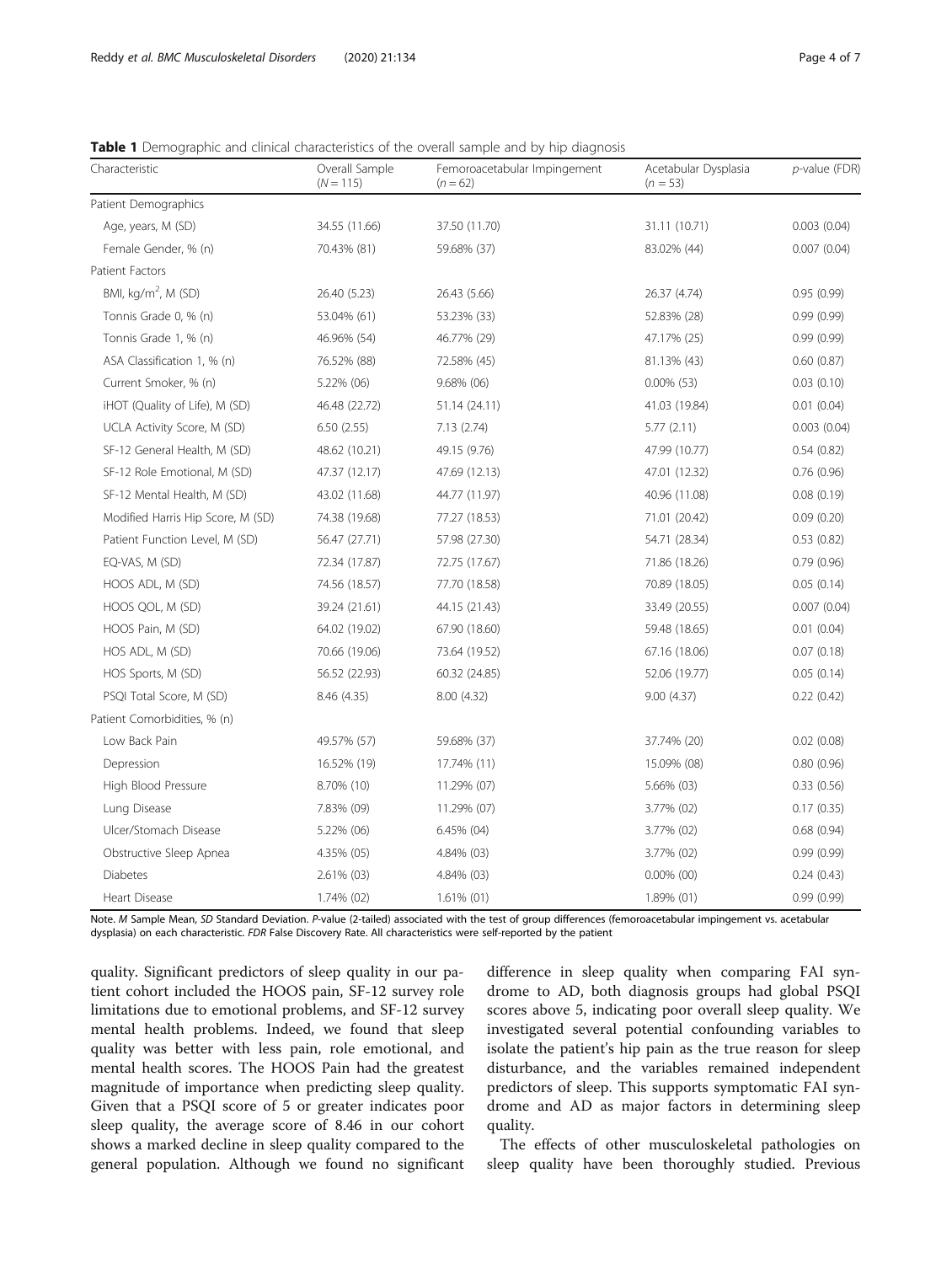<span id="page-4-0"></span>Table 2 Multiple Linear Regression Model for Predictors of Sleep Quality using an Adaptive LASSO-penalized variable selection method

| Bootstrapped Adaptive LASSO Parameter Estimates    |               |           |                        |                       |                |        |  |  |  |
|----------------------------------------------------|---------------|-----------|------------------------|-----------------------|----------------|--------|--|--|--|
| Model Outcome and Predictor Variables <sup>a</sup> | Mean Estimate | <b>SD</b> | 95% CL                 | Standardized Estimate | Adjusted $R^2$ | VIF    |  |  |  |
| PSOI Total                                         |               |           |                        |                       | 0.4041         |        |  |  |  |
| Intercept                                          | 20.2082       | .6311     | 17,0903 to 23,4622     | $\Omega$              |                | 0      |  |  |  |
| HOOS Pain                                          | $-0.0794$     | 0.0194    | $-0.1150$ to $-0.0430$ | $-0.3609$             |                | 1.1553 |  |  |  |
| SE12 Role Emotional                                | $-0.0817$     | 0.0292    | $-0.1405$ to $-0.0320$ | $-0.2635$             |                | 1.3337 |  |  |  |
| SF12 Mental Health                                 | $-0.0653$     | 0.0293    | $-0.1263$ to $-0.0199$ | $-0.1678$             |                | 1.3234 |  |  |  |

Note. The adaptive LASSO estimates were based on 10,000 bootstrap samples of the model; Mean Estimate = bootstrap parameter estimate (regression coefficient); SD Standard deviation of the mean parameter estimate; 95% CI for the mean parameter estimate; For the 95% CI that does not contain zero (0), the respective mean parameter estimate is statistically significant at alpha = 0.05 (two-tailed); Standardized Estimate = bootstrap standardized regression coefficient; Adjusted R-squared is the model R-squared based on the adaptive LASSO-penalized variable selection; VIF Variance Inflation Factor. Observed sample, N = 115. <sup>a</sup>Predictor variables were selected from a pool of 39 potential predictor variables via the adaptive LASSO-penalized variable selection method (which performs simultaneous variable selection and parameter estimation) in the context of a linear regression model that was based on 10,000 bootstrap samples. PSQI Total Pittsburgh Sleep Quality Index Total Score, HOOS Pain Hip disability and Osteoarthritis Outcome Score (Pain subscale), SF12 Short Form Health Survey (subscales for Role Emotional and Mental Health)

research has shown that patients with disorders such as osteoarthritis and chronic low back pain suffer from considerably reduced sleep quality [\[39,](#page-6-0) [40](#page-6-0)]. Rhon et al. described in a 2018 study that the incidence of sleep disorders rose significantly following elective hip arthroscopy when compared to preoperative sleep status [\[41](#page-6-0)]. This comorbidity is often overlooked as a risk of hip intervention. However, a study by Gong et al. showed that clinical interventions targeting sleep have shown to improve quality of life and patient satisfaction following total knee arthroplasty  $[42]$  $[42]$ . We have now shown that hip pain secondary to FAI syndrome and AD also causes sleep disturbance. Sleep quality is a potential area of improvement in patient outcomes in FAI syndrome and AD.

Few studies have looked at the association of pain caused by FAI syndrome and AD with that of poor sleep [[43,](#page-6-0) [44\]](#page-6-0). A 2017 study by Prather et al. showed significant disorders of sleep in young and middle-aged patients with hip pain [\[44\]](#page-6-0). While their findings support our work, Prather et al. did not employ validated hip outcome scales to quantify the effect of patient-reported symptoms due to hip pathology. To our knowledge, the current study is the first to utilize validated patient questionnaires to determine predictors of sleep quality in patients with FAI syndrome and AD. In our patient population with FAI syndrome and AD, even though young with minimal comorbidities, sleep disturbance is found to a great degree.

The validated patient reported outcome measures used in the current study to measure hip function, sleep quality, pain, and overall health are easy to administer in an outpatient setting and should be utilized to screen for sleep quality. They can be used to routinely to evaluate change in sleep quality in order to assess deficits before possible detrimental effects. This has significant implications for a patient's mental and emotional health, quality of life, and overall wellness, and is particularly important

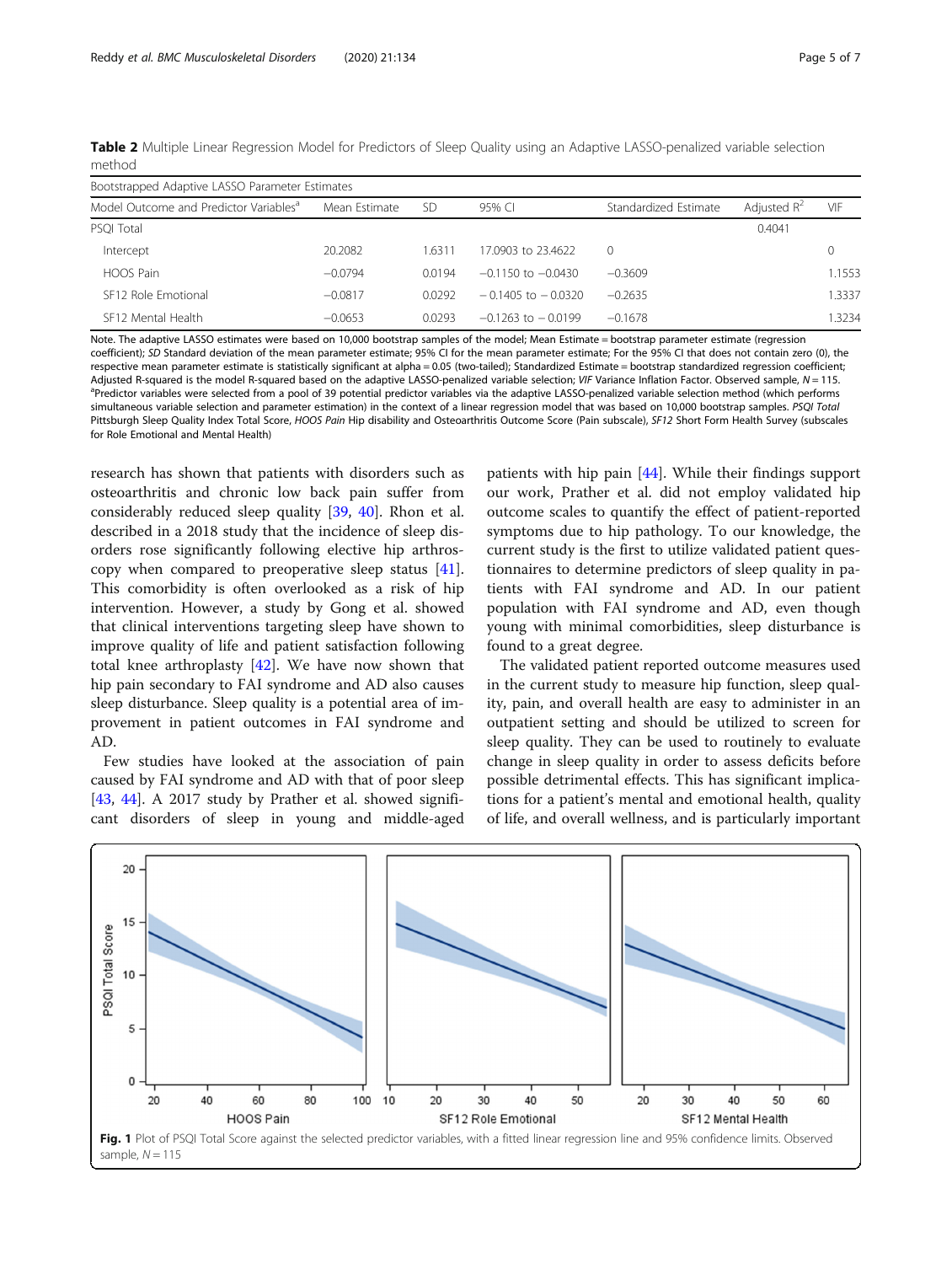<span id="page-5-0"></span>in our patient cohort given it consists mainly of young, healthy patients. Young patients are at risk for long-term morbidity as a consequence of decreased sleep quality. Addressing the problem of nocturnal pain causing poor sleep may reduce the risk of impairment. Orthopaedic physicians should spend time assessing patients' sleep quality as well as counseling them on possible adverse effects of hip pain on sleep [[45\]](#page-6-0). A study conducted by Kunze et al. in 2019 showed an improvement in sleep quality following hip arthroscopy for patients with FAI syndrome [[43](#page-6-0)]. In patients who are not ideal candidates for this treatment, other treatments specifically for sleep disturbance to be considered include education on sleep hygiene, ideal positioning, and sleep medicinal aids.

Limitations in this study include the subjective nature of self-reported patient questionnaires. This could have led to inconsistencies in reporting among individual patients. In addition, the lack of standardized variables within the study such as polysomnography and other sleep studies furthers the subjective nature of the data presented here. However, given the subjective nature of pain and sleep quality, it is arguably more clinically significant to obtain self-reported measures in regard to overall wellness. Another limitation in this study is the lack of data reporting the patient cohort's sleep quality prior to the diagnosis of FAI syndrome or DDH. Additionally, these patients were not compared with agematched controls, although historically this cohort, consisting of young patients with minimal comorbidities, is found to have less pathologic sleep [[46](#page-6-0)]. All patients in the study came from one orthopedic specialty clinic, so results may not generalize to the all orthopedic patients with varying diagnoses of pain. Further important areas of study would be to follow patients with sleep disturbance throughout their treatment and assess sleep quality changes over time.

#### Conclusion

In conclusion, we found that patients with hip pain from that of FAI syndrome and AD are susceptible to poor sleep quality. We also found that sleep quality was better with higher scores indicating lower pain, fewer role limitations due to emotional problems, and improved mental health. Patients presenting with hip pain from FAI syndrome and AD should be screened for sleep disturbance and may benefit from a multidisciplinary treatment approach. Future research should look into treatment of these specific hip pathologies and its effect on sleep quality. It is important to note whether treatment of FAI syndrome and AD has an effect on self-reported sleep quality using the same measurement tool as this study. Different modes of management for each condition can be compared to assess which option is better suited to improve overall sleep quality.

#### Abbreviations

AD: Acetabular dysplasia; EQ-VAS: Visual Analogue Pain Scale; FAI: Femoroacetabular impingement; HOOS: Hip disability and Osteoarthritis Outcome Scor; HOS: Hip Outcome Score; iHOT: International Hip Outcome Tool; mHHS: Modified Harris Hip Score; PSQI: Pittsburgh Sleep Quality Index; SF-12: Short Form Health Survey

#### Acknowledgements

N/A.

#### Authors' contributions

NR is a major contributor to the writing of the manuscript. She was involved in the data collection and analysis as well. JRM assisted in the writing of the manuscript and data collection. EM served as the physical therapist for patients in this study and contributed to the writing of the manuscript. PN served as the primary statistician and contributed through data analysis and writing. JW is the primary orthopaedic surgeon who conceived the idea for this study and personally cared for all of the patients enrolled. All authors approved of the final manuscript prior to submission.

#### Authors' information

Dr. Joel Wells is an assistant professor at the UT Southwestern Medical Center Department of Orthopaedic Surgery. He completed residency at the Harvard combined program, then going on to receive advanced training in joint preservation, resurfacing, and reconstructive surgery through a fellowship at Washington University in St. Louis. He now tends to the Dallas population with an emphasis on hip symptomatology and preservation in patients of all ages.

#### Funding

Hoglund Foundation.

#### Availability of data and materials

The data generated for this study is not publicly available in order to protect patient privacy. The corresponding author may provide this information on reasonable request.

#### Ethics approval and consent to participate

IRB approved research study STU 122016–058 at UT Southwestern Medical Center, all patients gave written consent to participate.

#### Consent for publication

N/A.

#### Competing interests

The authors declare that they have no competing interests.

#### Author details

<sup>1</sup>Department of Orthopaedic Surgery, University of Texas Southwestern Medical Center, 1801 Inwood Rd 1st floor, Dallas, TX 75390, USA. <sup>2</sup> Department of Population and Data Sciences (Division of Biostatistics) University of Texas Southwestern Medical Center, Dallas, Texas 75390, USA.

#### Received: 23 October 2019 Accepted: 20 February 2020 Published online: 28 February 2020

#### References

- Anderson LA, Anderson MB, Kapron A, et al. The 2015 frank Stinchfield award: radiographic abnormalities common in senior athletes with wellfunctioning hips but not associated with osteoarthritis. Clin Orthop Relat Res. 2015;474(2):342–52.
- 2. Beck M, Kalhor M, Leunig M, Ganz R. Hip morphology influences the pattern of damage to the acetabular cartilage: femoroacetabular impingement as a cause of early osteoarthritis of the hip. Bone Joint Surg Br. 2005;87-B(7): 1012–8.
- 3. Dickenson E, Wall PD, Robinson B, et al. Prevalence of cam hip shape morphology: a systematic review. Osteoarthr Cartil. 2016;24:949–61.
- 4. Griffin DR, Dickenson EJ, O'Donnell J, et al. The Warwick agreement on femoroacetabular impingement syndrome (FAI syndrome): an international consensus statement. Br J Sports Med. 2016;50:1169–76.